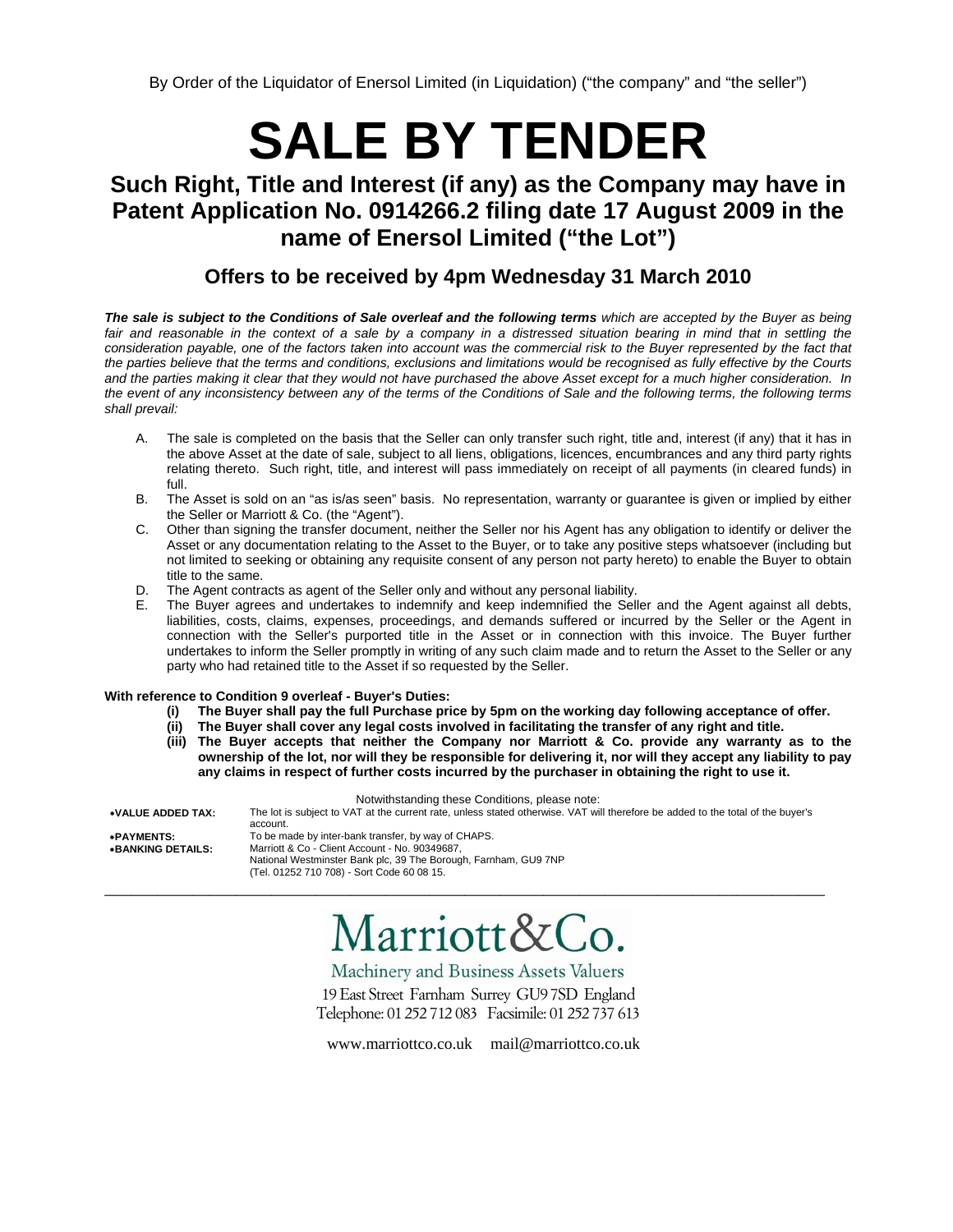### **CONDITIONS OF SALE BY TENDER**

#### **1. Definitions**

In these conditions references to:

- (a) "The Agent" means the firm of Marriott & Co. or any Partner or employee thereof at the time of Sale;
- (b) The "Buyer" shall have the meaning ascribed to it in Condition 6 and the "Buyers" shall be deemed to be principals (for the purpose of these conditions), unless to the knowledge of the Agent they are acting as agents on behalf of a named principal;
- (c) The "Seller" means the person owning or having the right to sell the lot;
- "Lot(s)" means such assets which are the subject of the Sale by Tender;
- The Interpretation Act 1978 applies to the terms and expressions used in these conditions as if contained in the statute, and these conditions shall be governed by English Law.

#### **2. The Condition of Goods**

Whilst every care has been taken in the preparation of any advertisement brochure and other publication, they are necessarily statements of opinion and must not be relied upon as statements of fact. Neither the Seller nor the Agent is responsible for the correctness of any description of any lot.

The Agent sells as agent for the Seller (unless otherwise specifically declared). The Agent is not in a position to know the history or assess the quality of the lots. Lots sold are likely to have been subject to wear and tear caused by use or the effects of age and may have faults and imperfections. Buyers are given opportunities at the viewing times to examine lots and will be assumed to have done so. They must rely solely on their own skill or judgement as to whether lots are fit for any particular purpose and whether they comply with the catalogue description.

#### **3. Personal Risk and Damage to Property**

 Every person on the premises where the lots are being exhibited or sold before, during or after the sale are:

- (a) Deemed to be there at their own risk and neither the Seller nor the Agent shall be liable for any loss, accident or injury sustained howsoever caused; and
- (b) Responsible for any damage they, their carriers or other agents may cause to any lot, to the premises or any other property.

#### **4. Duties of Persons Present**

All persons present at the sale agree to refrain from conduct which may cause a nuisance to others present and to indemnify the Agent against the consequences of any proceedings brought against them in respect of such conduct.

#### **5. Offers**

All offers shall be submitted in the manner prescribed by the Agent, and shall be treated as being made upon these Conditions of Sale and on the basis that the party making the offer has notice of these conditions. All offers shall be binding upon the party making the offer unless otherwise notified by the Agent.

**6. Ascertainment of the Buyer**  The Buyer shall be the person making the offer which is acceptable to the Agent; the Buyer will be informed in writing accordingly.

#### **7. Agent's Discretion**

The Agent has sole discretion to refuse any offer, to withdraw any lot, and exclude any person from the sale site.

#### **8. Value Added Tax**

The Buyer shall pay Value Added Tax at the current rate on the purchase price of each lot (unless the lot is notified as not attracting Value Added Tax).

#### **9. Duties of Buyers**  The Buyer shall:

- (a) Pay the full purchase price together with any chargeable Value Added Tax by the time/date stated overleaf;
- (b) In accordance with the Health & Safety at Work Regulations and Construction Design & Management Regulations, the Buyer may be required to provide a "Method Statement" and/or "Risk Assessment" for approval by the Seller and/or the Agent prior to the removal of any lots. The Buyer is responsible for electrical disconnections which must be carried out by a suitably qualified electrician, and the Buyer is responsible for the removal of any fluids and/or waste in and around the lot(s) strictly in accordance with the Control of Substances Hazardous to Health Regulations;
- (c) On proof of payment and by appointment, remove the goods expeditiously and by the time/date stated overleaf;
- (d) Where lots are fixed to land and/or buildings, detach such lot safely and lawfully without the use of flame cutters, explosives or any other dangerous equipment or processes (unless with previous written permission of the Agent) and forthwith make good any damage to the land and/or buildings and the Buyer undertakes to indemnify the Agent and (where appropriate) the Seller against any costs, damage, claims and demands arising upon such removal. The Agent may require prior removal a sum from the Buyer

to cover the likely damage caused by such removal. The Agent shall be entitled to exercise a lien on any lot purchased by the Buyer until all or any damage or loss has been paid in full.

#### **10. Liability of the Agent and Sellers**

- (a) Lots are sold with all faults and defects and with all errors of description and neither the Seller nor the Agent is responsible for any defects whatsoever. All implied conditions relating to description, fitness and quality are accordingly excluded;
- The Seller and the Agent do not make or give, nor has any person in the employment of the Agent any authority to make or give, any express representation or warranty with regard to any lot - except as provided by Condition 11 below.

#### **11. Risk and Passing of Property**

Subject to Condition 15 below, the Seller warrants to the Agent and to the Buyer that the Seller is the true owner of the lot or is properly authorised to sell it. Each lot is at the sole risk of the Buyer upon acceptance of the Buyer's offer. Title shall not pass to the Buyer until payment has been made in full and until such time the Agent shall have a lien on the lot.

#### **12. Default by the Purchaser**

 If the Buyer fails to comply with his duties, the Agent shall have the right to:

- (a) Resell the lots by Public Auction or otherwise without notice to the Buyer, and if any loss arises from such a resale after deducting the Agent's full costs and expenses, the Buyer shall be responsible to the Agent for that loss (any net surplus to be the Seller's); and
- (b) Where a deposit is paid, to forfeit that deposit; and
- (c) Charge interest on any unpaid balance at the rate of 2 per cent above base rate from time to time; and
- (d) Charge for storage arising after the time for removal at the rate of 25 per cent per annum of the sale price and to release the lots in question to the Buyer only after payment in full of all storage and removal expenses incurred (as well as the full purchase price).

#### **13. Computer Software and Data**

The sale of any computers specifically excludes any software and/or data that may be held on computer carrying media, and the Buyer undertakes to not use and to remove and/or re-licence any software and to not use and to remove all data within the meaning of the Data Protection Act 1998 from the computer carrying media.

#### **14. Safety of Machinery, Vehicles and Portable Appliances**

- Lots may not comply with the Health and Safety at Work Act 1974 or other relevant safety legislation. Accordingly the Buyer undertakes not to use any lot purchased until satisfied that it complies with the relevant Acts and Regulations relating to such machines and equipment, to handle correctly any toxic chemicals and dangerous substances, and to indemnify the Agent against any failure to observe this undertaking;
- In the case of the sale of vehicles, no vehicle is warranted or held out to be roadworthy; the Buyer undertakes to ensure that no vehicle is used unless it complies with the Road Traffic Acts and other relevant legislation; the odometer reading of vehicles is not warranted;
- (c) All goods sold are sold as used and are not supplied as new;
- (d) This sale is subject to Marriott & Co. being satisfied that all electrical and/or gas portable appliances are safe, and the Buyer must allow access for a competent person nominated by Marriott & Co. to inspect and carry out any necessary portable appliance tests (at the Seller's expense); any item failing a safety test will be excluded from the sale and scrapped.

#### **15. Insolvency and Death**

Where the Agent conducts a sale on behalf of a Seller who is the Administrative Receiver, Administrator, Liquidator or Supervisor of a limited company or Trustee in Bankruptcy or Supervisor of an individual:

- (a) The Seller shall only act as an agent on behalf of the company, bankrupt or individual (as the case may be) and shall be under no personal liability whatsoever in respect of the contract for sale of any lot;
- (b) The Seller and the Agent on his behalf sell whatever right, title or interest the company, bankrupt or individual may have in the lot; no warranty is given or authorised to be given by the Seller nor the Agent with regard to the Seller's title to any lot(s) sold; any claims with regard to retention of title or other claims to the lot(s) will be the responsibility of the Buyer without any recourse to the Seller or the Agent; no adjustment will be made if it subsequently transpires that the lot(s) are subject to third party ownership;
	- If before title to any lot has passed to the Buyer, being an individual, he dies or enters into a composition or arrangement for the benefit of his creditors or has a Receiving Order in Bankruptcy made against him, or being a body corporate, has a Receiver or a Receiver and Manager or an Administrator appointed or goes into Liquidation or enters into an arrangement for the benefit of its creditors, then in all such cases the contract for sale for such lot may be, at the Agent's discretion, rescinded without notice to the Buyer. Upon rescission, any deposit paid by the Buyer shall be forfeited and the Agent shall be entitled to exercise the rights set out in these Conditions of Sale on the basis of a deemed default by the Buyer.